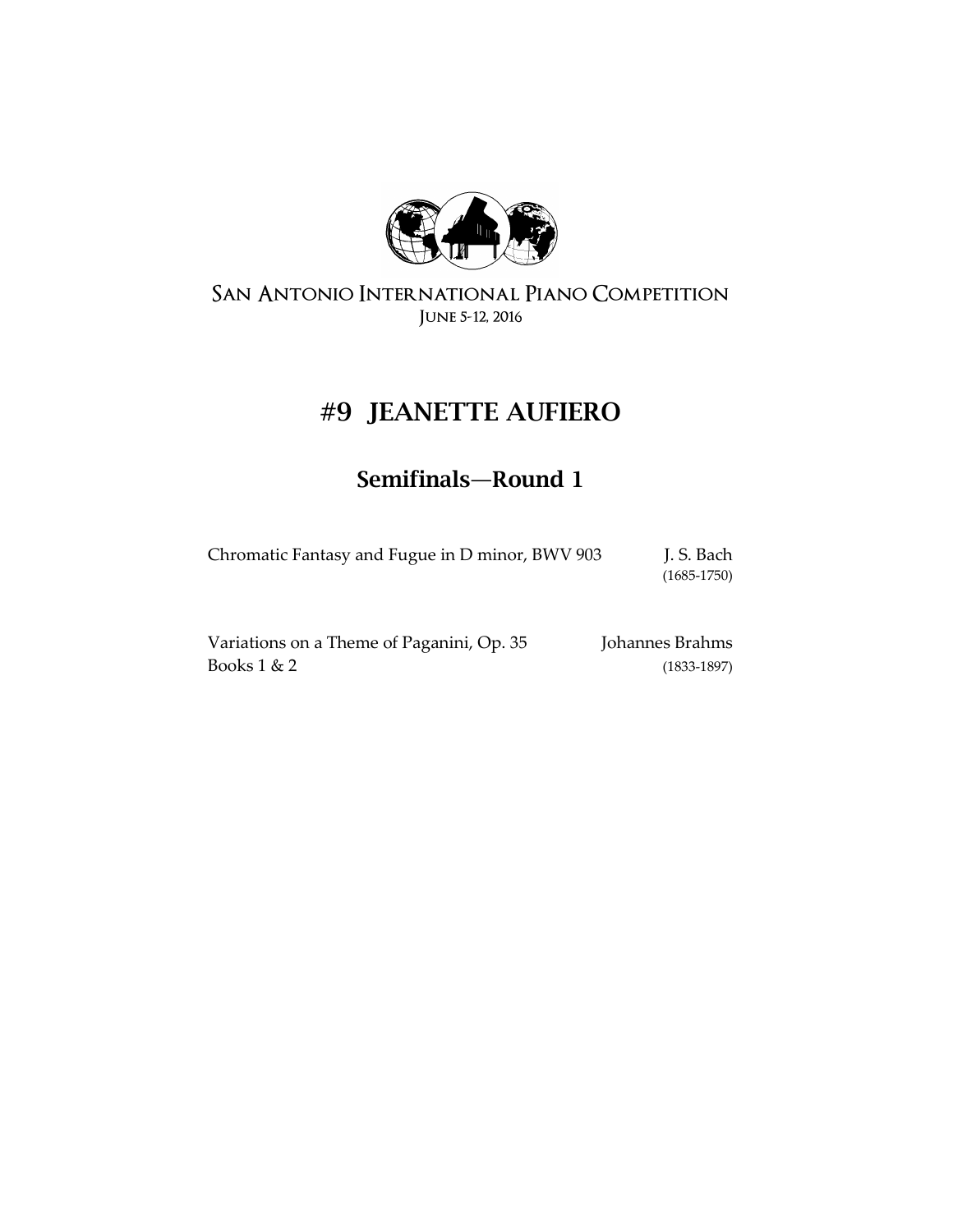

# **#8 SUNG CHANG**

### **Semifinals—Round 1**

Sonata in D minor, K.213 Domenico Scarlatti

(1685-1757)

[No. 1](https://en.wikipedia.org/wiki/%C3%89tude_Op._10,_No._1_%28Chopin%29) in [C Major](https://en.wikipedia.org/wiki/C_major) (1810-1849) [No. 2](https://en.wikipedia.org/wiki/%C3%89tude_Op._10,_No._2_%28Chopin%29) in A minor [No. 3 in E](https://en.wikipedia.org/wiki/%C3%89tude_Op._10,_No._3_%28Chopin%29) Major [No. 4](https://en.wikipedia.org/wiki/%C3%89tude_Op._10,_No._4_%28Chopin%29) in [C-sharp minor](https://en.wikipedia.org/wiki/C-sharp_minor) [No. 5](https://en.wikipedia.org/wiki/%C3%89tude_Op._10,_No._5_%28Chopin%29) in [G-flat Major](https://en.wikipedia.org/wiki/G-flat_major) [No. 6](https://en.wikipedia.org/wiki/%C3%89tude_Op._10,_No._6_%28Chopin%29) in [E-flat minor](https://en.wikipedia.org/wiki/E-flat_minor) [No. 7](https://en.wikipedia.org/wiki/%C3%89tude_Op._10,_No._7_%28Chopin%29) in [C Major](https://en.wikipedia.org/wiki/C_major) [No. 8](https://en.wikipedia.org/wiki/%C3%89tude_Op._10,_No._8_%28Chopin%29) in [F Major](https://en.wikipedia.org/wiki/F_major) [No. 9](https://en.wikipedia.org/wiki/%C3%89tude_Op._10,_No._9_%28Chopin%29) in [F minor](https://en.wikipedia.org/wiki/F_minor) [No. 10](https://en.wikipedia.org/wiki/%C3%89tude_Op._10,_No._10_%28Chopin%29) in [A-flat Major](https://en.wikipedia.org/wiki/A-flat_major) [No. 11](https://en.wikipedia.org/wiki/%C3%89tude_Op._10,_No._11_%28Chopin%29) in [E-flat Major](https://en.wikipedia.org/wiki/E-flat_major) [No. 12](https://en.wikipedia.org/wiki/%C3%89tude_Op._10,_No._12_%28Chopin%29) in [C minor](https://en.wikipedia.org/wiki/C_minor)

Études, Op. 10 Frédéric Chopin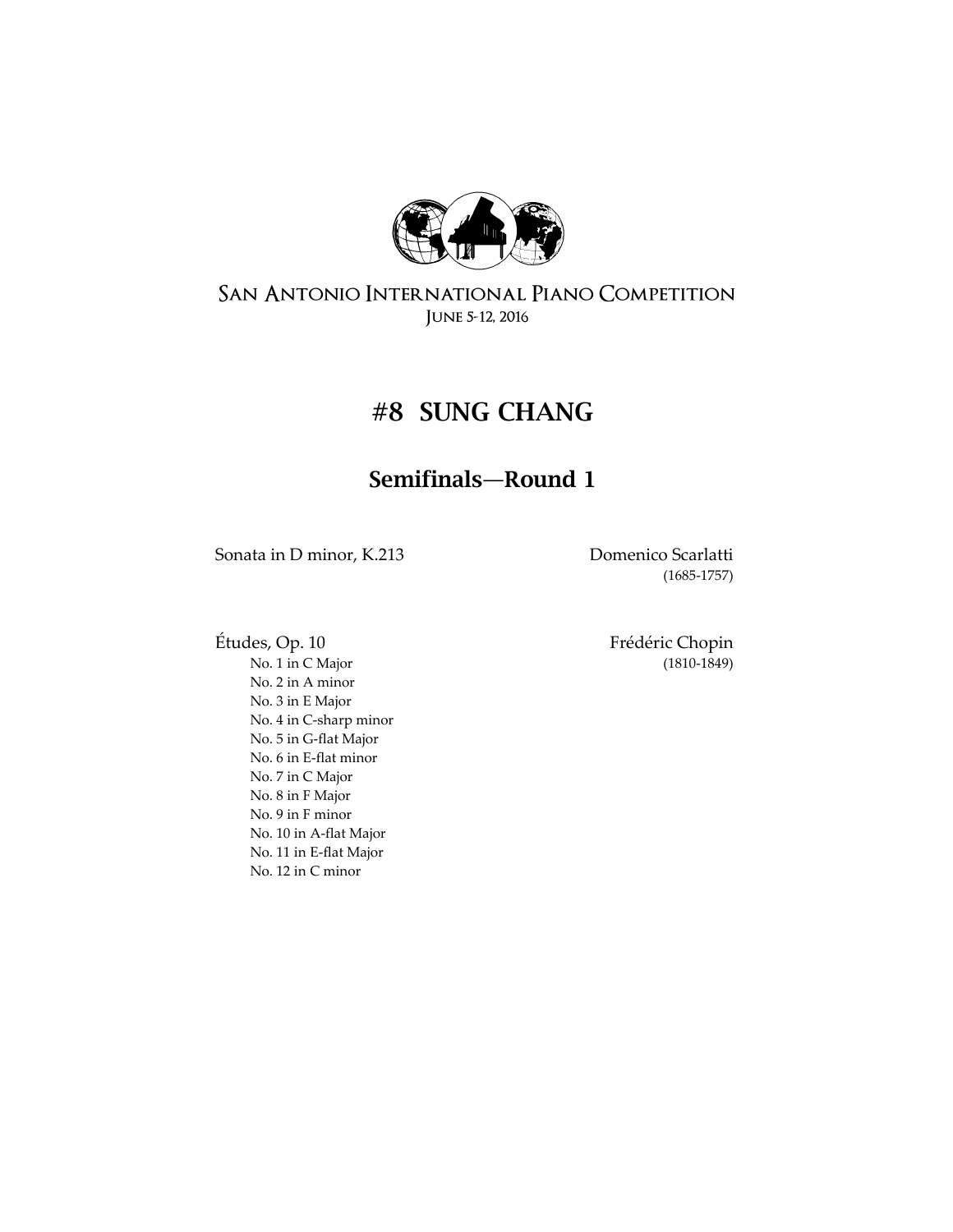

### **#6 SUNG-SOO CHO**

### **Semifinals—Round 1**

Sonata in E-flat Major, K.474/L.203 Domenico Scarlatti

(1685-1757)

Twelve Études, Op. 25 Frédéric Chopin [No. 1](https://en.wikipedia.org/wiki/%C3%89tude_Op._25,_No._1_%28Chopin%29) in [A-flat Major](https://en.wikipedia.org/wiki/A-flat_major) (1810-1849) [No. 2](https://en.wikipedia.org/wiki/%C3%89tude_Op._25,_No._2_%28Chopin%29) in [F minor](https://en.wikipedia.org/wiki/F_minor) [No. 3](https://en.wikipedia.org/wiki/%C3%89tude_Op._25,_No._3_%28Chopin%29) in [F Major](https://en.wikipedia.org/wiki/F_major) [No. 4](https://en.wikipedia.org/wiki/%C3%89tude_Op._25,_No._4_%28Chopin%29) in [A minor](https://en.wikipedia.org/wiki/A_minor) [No. 5](https://en.wikipedia.org/wiki/%C3%89tude_Op._25,_No._5_%28Chopin%29) in [E minor](https://en.wikipedia.org/wiki/E_minor) [No. 6](https://en.wikipedia.org/wiki/%C3%89tude_Op._25,_No._6_%28Chopin%29) in [G-sharp minor](https://en.wikipedia.org/wiki/G-sharp_minor) [No. 7](https://en.wikipedia.org/wiki/%C3%89tude_Op._25,_No._7_%28Chopin%29) in [C-sharp minor](https://en.wikipedia.org/wiki/C-sharp_minor) [No. 8](https://en.wikipedia.org/wiki/%C3%89tude_Op._25,_No._8_%28Chopin%29) in [D-flat Major](https://en.wikipedia.org/wiki/D-flat_major) [No. 9](https://en.wikipedia.org/wiki/%C3%89tude_Op._25,_No._9_%28Chopin%29) in [G-flat Major](https://en.wikipedia.org/wiki/G-flat_major) [No. 10](https://en.wikipedia.org/wiki/%C3%89tude_Op._25,_No._10_%28Chopin%29) in [B minor](https://en.wikipedia.org/wiki/B_minor) [No. 11](https://en.wikipedia.org/wiki/%C3%89tude_Op._25,_No._11_%28Chopin%29) in [A minor](https://en.wikipedia.org/wiki/A_minor) [No. 12](https://en.wikipedia.org/wiki/%C3%89tude_Op._25,_No._12_%28Chopin%29) in [C minor](https://en.wikipedia.org/wiki/C_minor)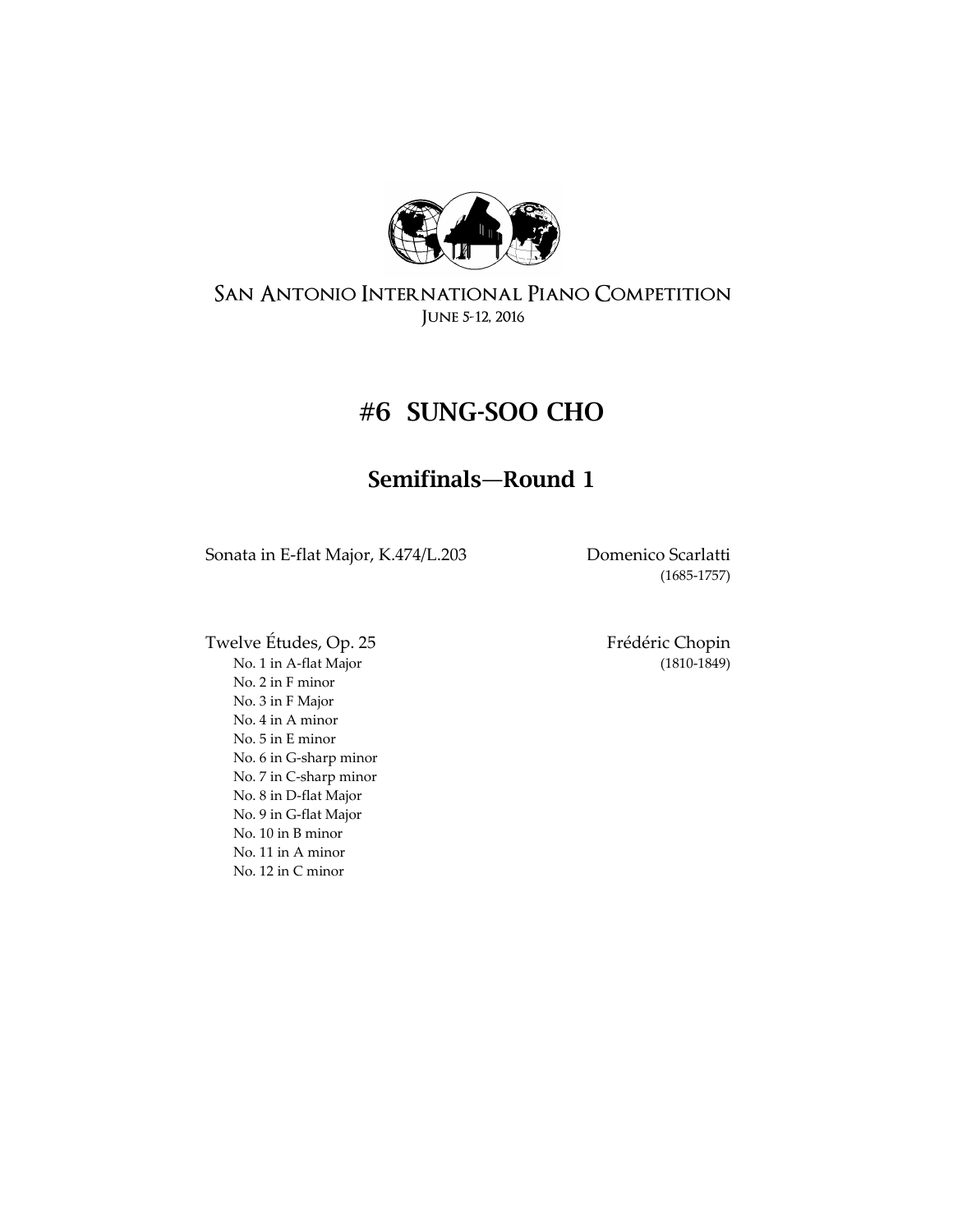

# **#4 JOSEPH CHOI**

### **Semifinals—Round 1**

Prelude and Fugue in F Major WTC II BWV 880 J.S. Bach

(1685-1750)

Piano Sonata in B-flat minor, Op. 35, No. 2 Frédéric Chopin Grave - Doppio movimento (1810-1849)

 $Grave - Doppio movimento$ *Scherzo Marche funèbre: Lento Finale: Presto*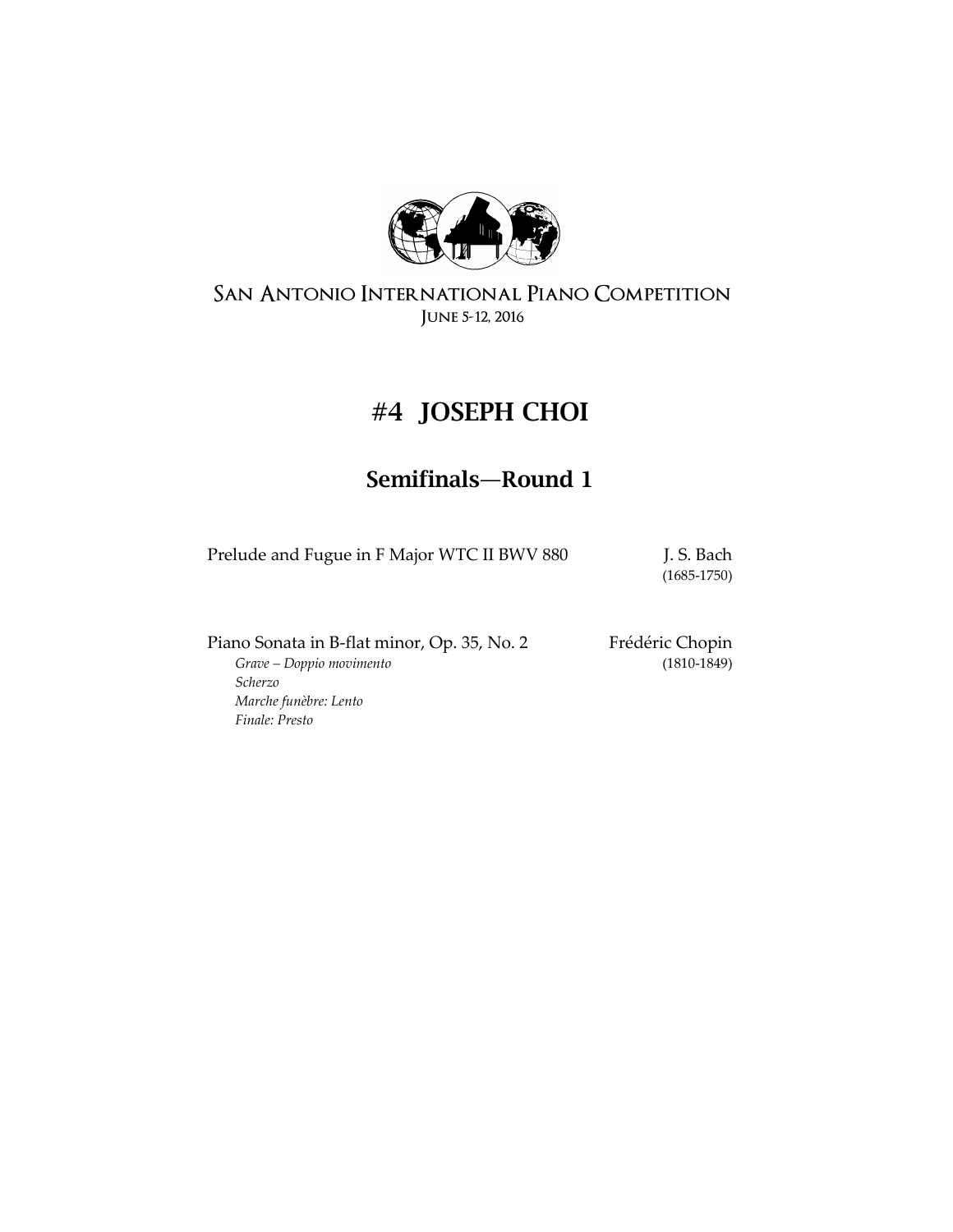

# **#7 SCOTT CUELLAR**

### **Semifinals—Round 1**

Prelude and Fugue in F-sharp Major, WTC Book I J. S. Bach

(1685-1750)

*Hastig Einfach und zart Innig Sehr lebhaft Mit einigem Pomp Zum Beschluss*

Humoreske, Op. 20 Robert Schumann *Einfach* (1810-1856)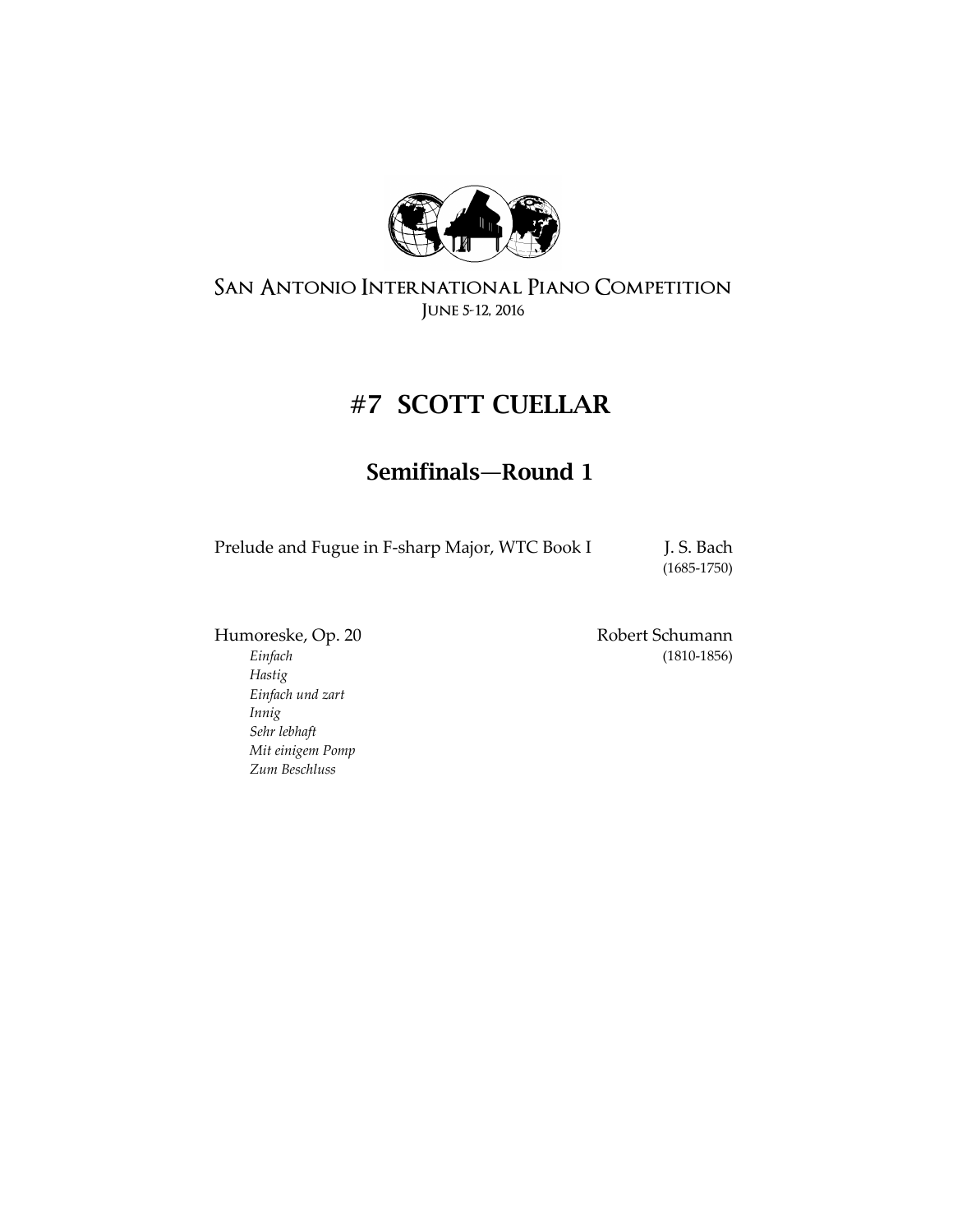

# **#12 SAETBYEOL KIM**

## **Semifinals—Round 1**

Sonata in B minor, K.87 Domenico Scarlatti Sonata in D Major, K.492 (1685-1757)

| Transcendental Étude No.10 in F minor | Franz Liszt     |
|---------------------------------------|-----------------|
|                                       | $(1811 - 1886)$ |
|                                       |                 |

Prelude and Fugue in A flat Major, BWV 862, Book I J. S. Bach (1685-1750)

Spanish Rhapsody Franz Liszt

(1811-1886)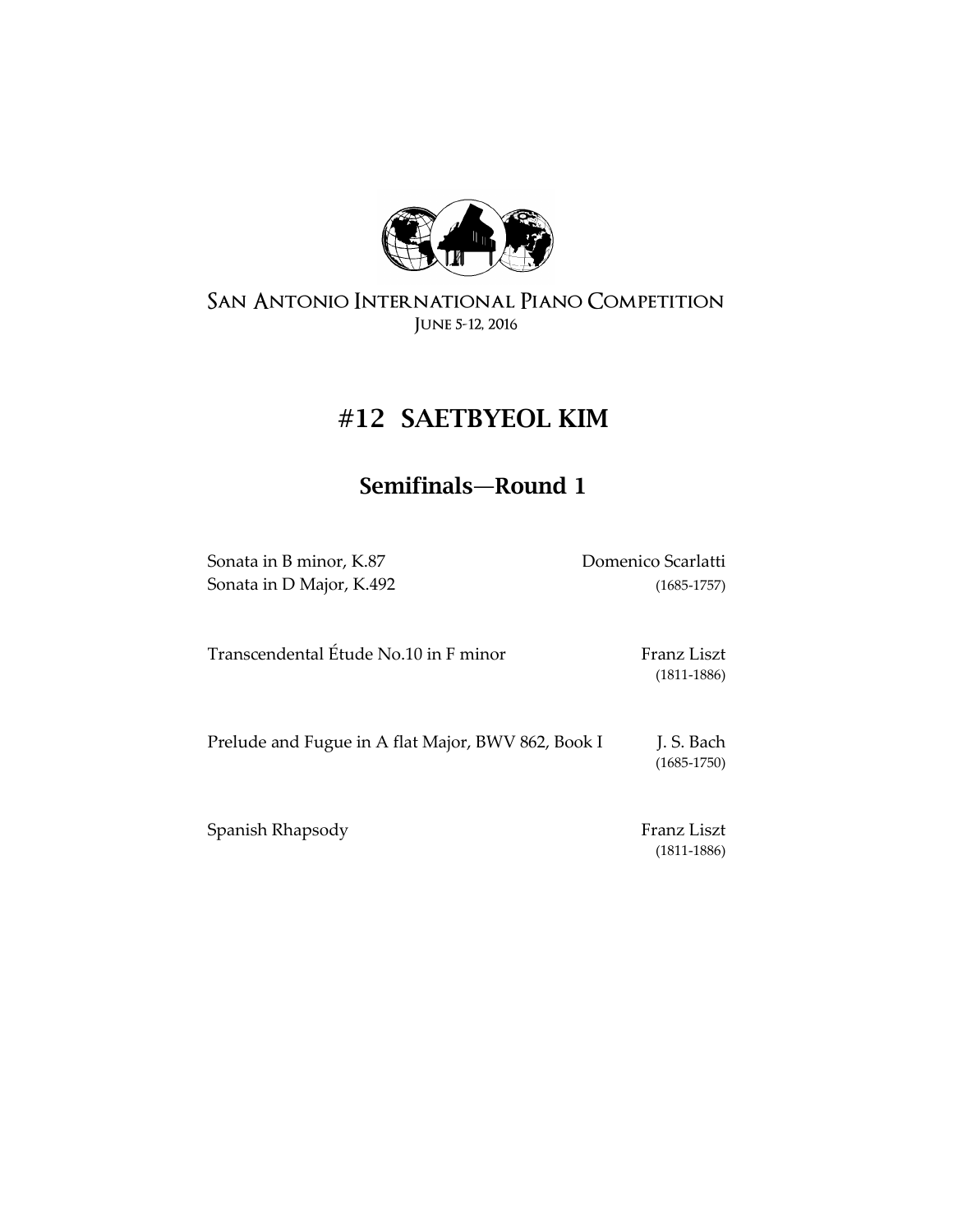

### **#2 ESTHER LEE**

### **Semifinals—Round 1**

Suite No. 2 in F Major, HWV 427 George Frederick Handel *Adagio* (1685-1759) *Allegro Adagio Allegro (Fugue)*

Scherzo No. 3 in C-sharp minor, Op. 39 Frédéric Chopin

(1810-1849)

Après une Lecture du Dante: Fantasia quasi Sonata Franz Liszt (1811-1886)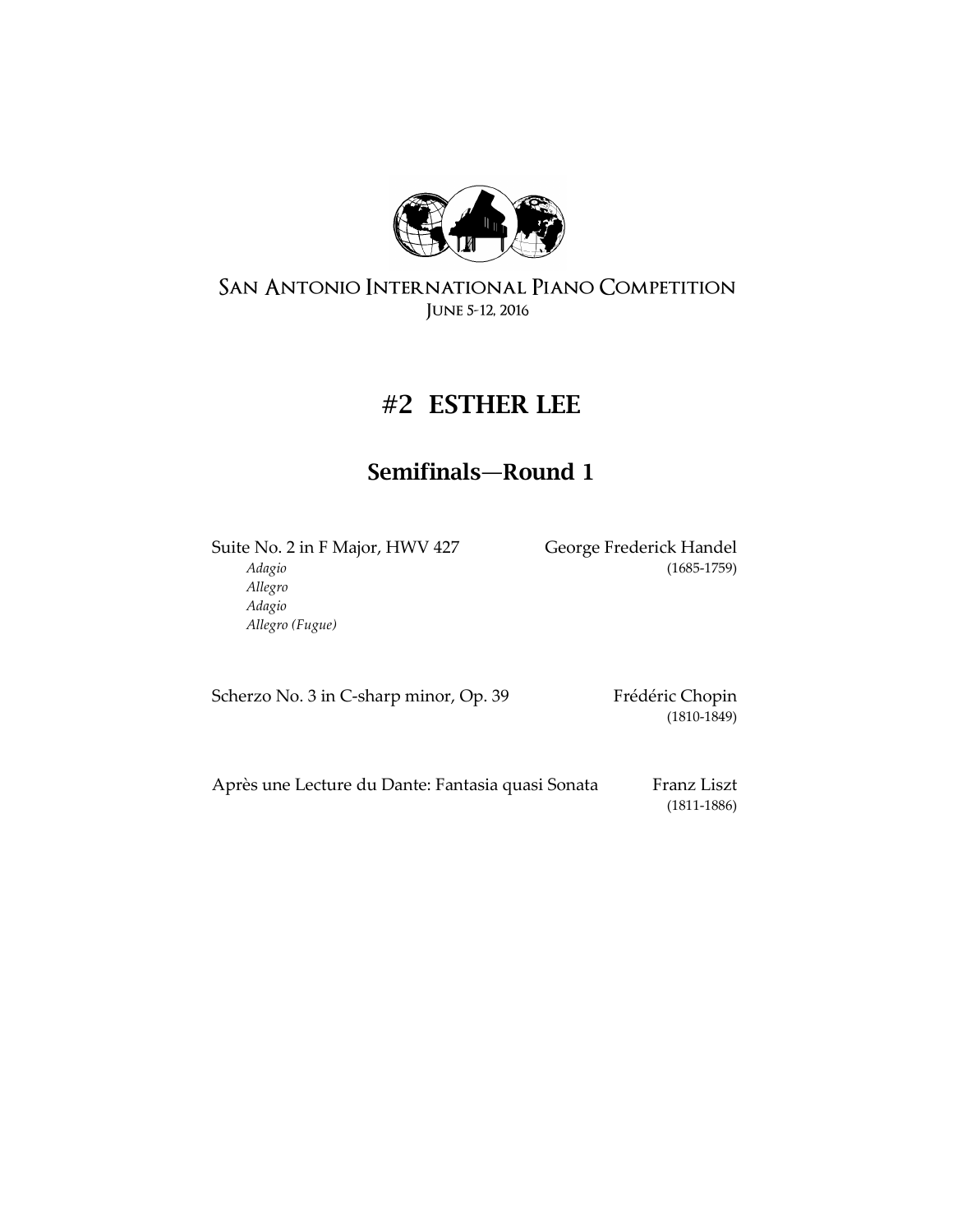

# **#3 OSIP NIKIFOROV**

### **Semifinals—Round 1**

Prelude and Fugue in B Major, WTC I, BWV 868 J.S. Bach

(1685-1750)

Sonata No. 1 in F minor, Op. 6 Alexander Scriabin *Allegro con fuoco (*1872 -1915 ) *Adagio Presto Funèbre*

Danse Macabre Saint Saens/Liszt/Horowitz (1835–1921)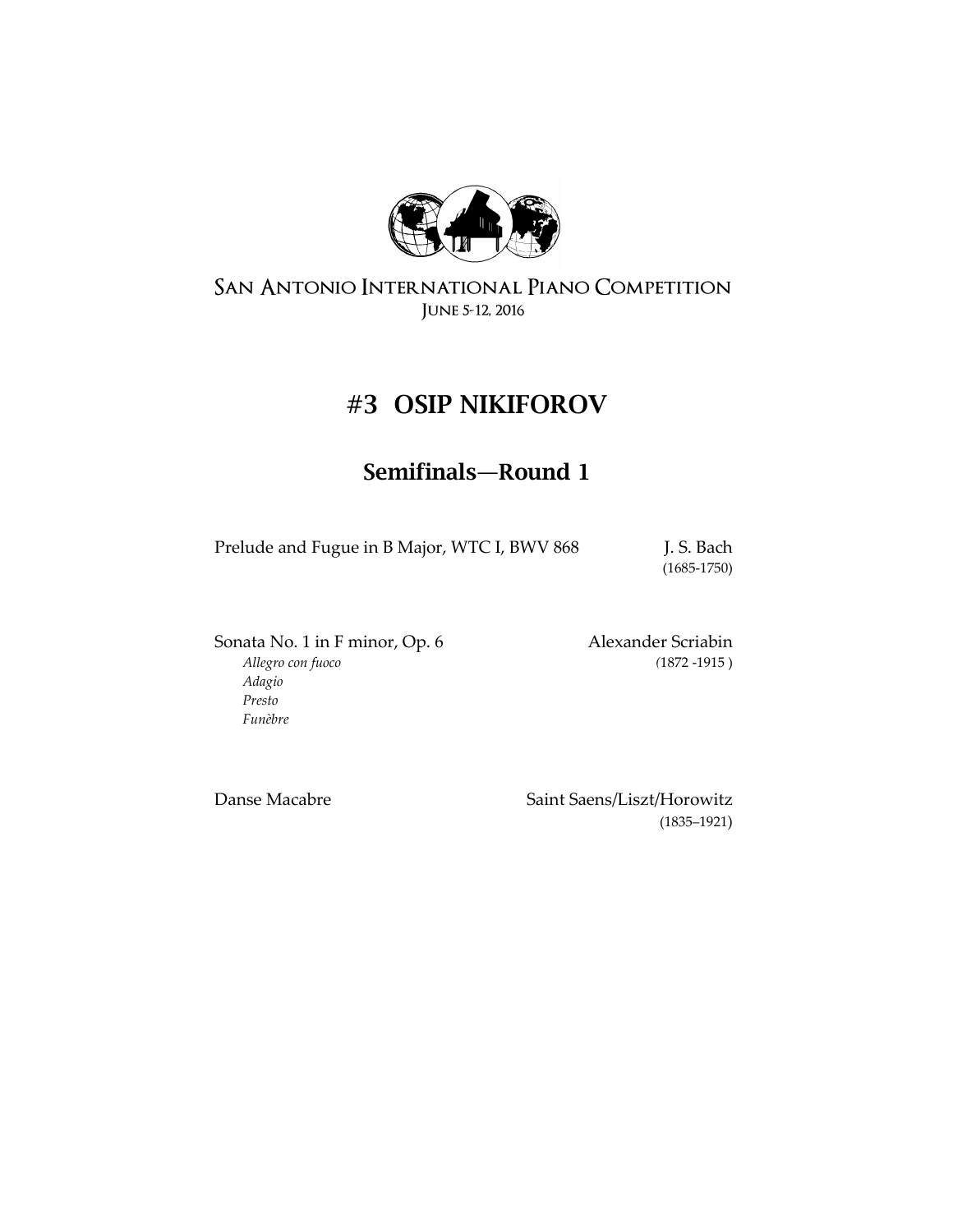

### **#11 LIANA PANIYEVA**

### **Semifinals—Round 1**

Sonata in D minor, K.213 Domenico Scarlatti Sonata in G minor, K.450 (1685-1757)

Variations on a Theme of Corelli, Op. 42 Sergei Rachmaninoff

*Theme. Andante* (1873-1943) *Variation 1. Poco piu mosso Variation 2. L'istesso tempo Variation 3. Tempo di Minuetto Variation 4. Andante Variation 5. Allegro (ma non tanto) Variation 6. L'istesso tempo Variation 7. Vivace Variation 8. Adagio misterioso Variation 9. Un poco piu mosso Variation 10. Allegro scherzando Variation 11. Allegro vivace Variation 12. L'istesso tempo Variation 13. Agitato Intermezzo Variation 14. Andante (come prima) Variation 15. L'istesso tempo Variation 16. Allegro vivace Variation 17. Meno mosso Variation 18. Allegro con brio Variation 19. Piu mosso. Agitato Variation 20. Piu mosso Coda. Andante*

Danse Macabre Saint Saens/Liszt/Horowitz (1835–1921)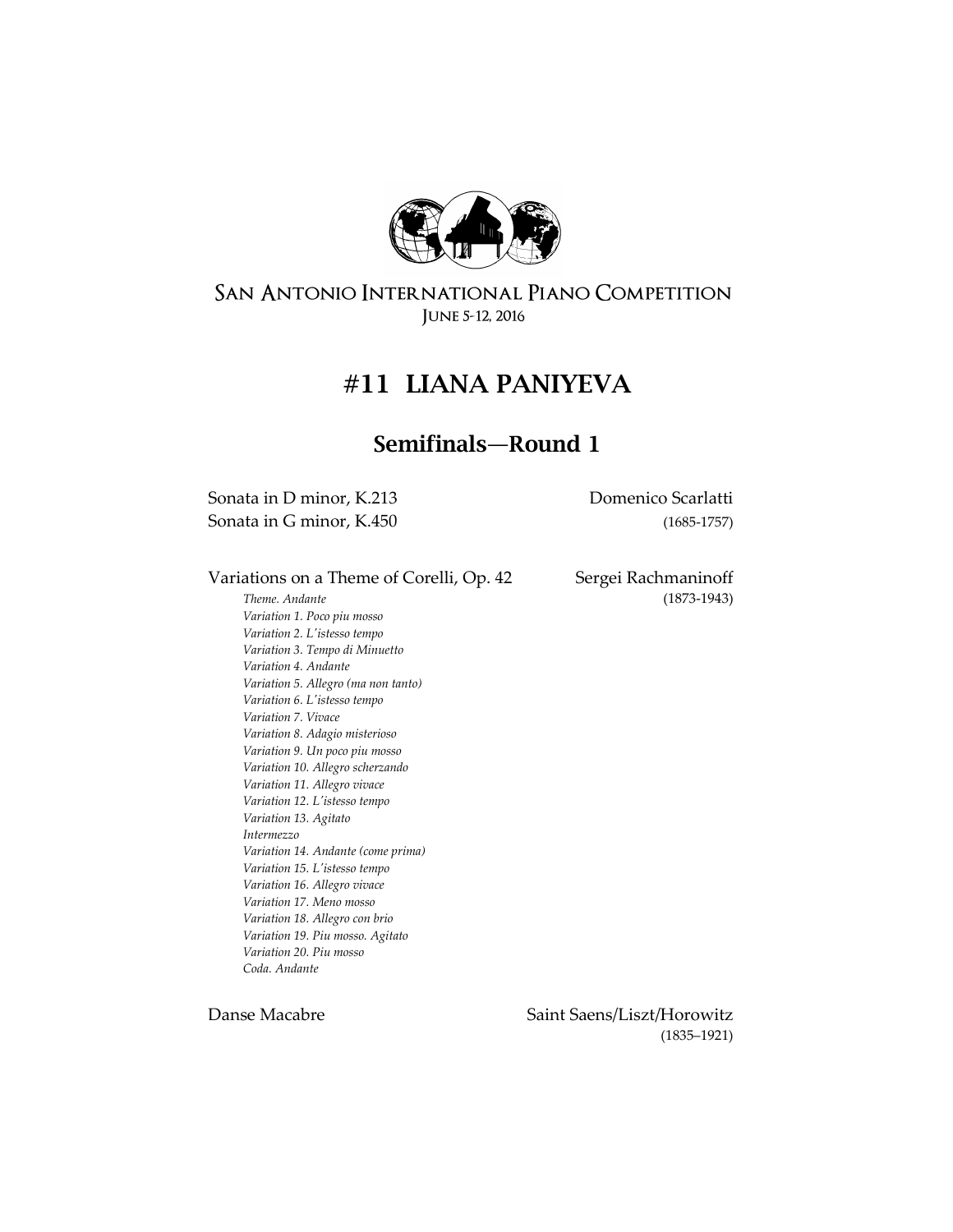

# **#1 ALAN WOO**

## **Semifinals—Round 1**

| Prelude and Fugue in F-sharp minor, | J. S. Bach      |
|-------------------------------------|-----------------|
| WTC Book II, BWV 883                | $(1685 - 1750)$ |

| Piano Sonata No. 2 in F-sharp minor, Op. 2                     | Johannes Brahms |
|----------------------------------------------------------------|-----------------|
| Allegro non troppo ma energico                                 | $(1833-1897)$   |
| Andante con espressione                                        |                 |
| Scherzo: Allegro                                               |                 |
| Finale: Introduzione (Sostenuto) – Allegro non troppo e rubato |                 |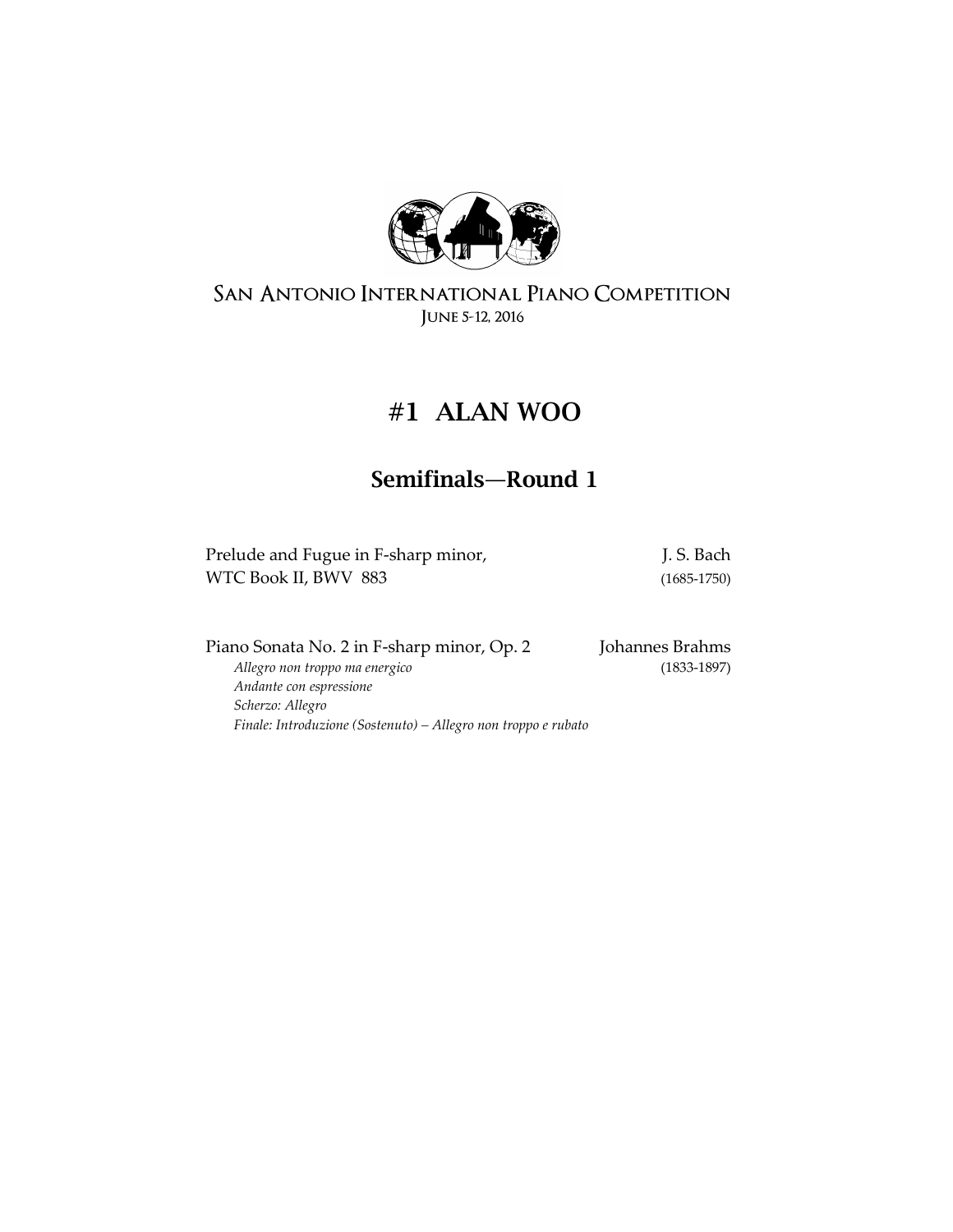

## **#10 MING XIE**

### **Semifinals—Round 1**

Goyescas Enrique Granados *El amor y la muerte* (1867-1916)

Sonata No. 11 in G minor, M. 38 Antonio Soler Sonata in C-sharp minor, L. 21 (1729-1783)

Prelude, Chorale et Fugue César Franck

(1822-1890)